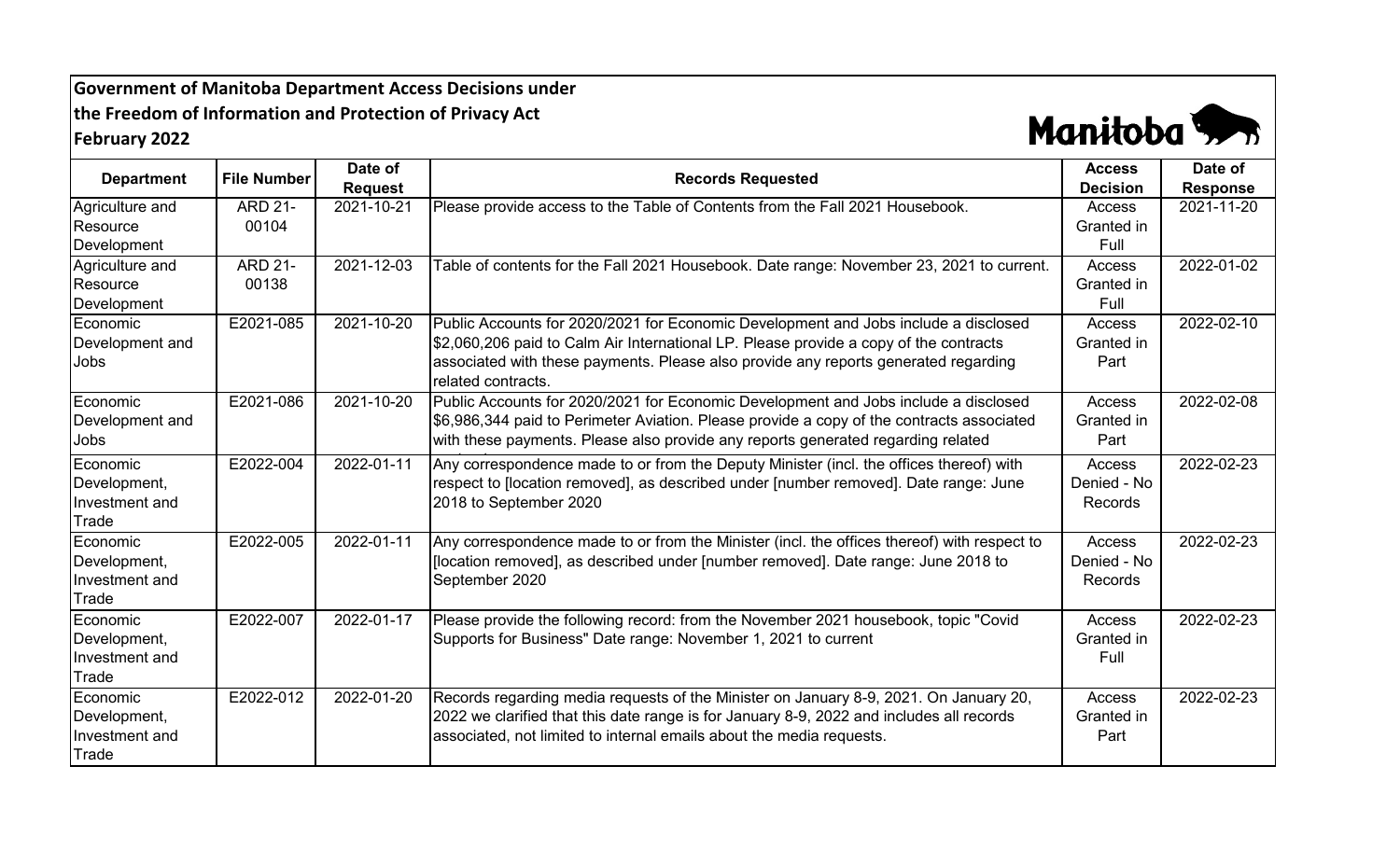| Education                | 2021 - E 175 | 2021-12-07 | Regarding the (Covid) Response Team Committee (RTC) or any other Covid committee<br>whose jurisdiction/oversight has been delegated to or is run by Manitoba Education:<br>1) The names of the committee(s), and of all persons sitting on and/or presiding over these<br>committees (both current and/or no-longer active committees) both current and/or past<br>committee members, including role/title on the committee(s)<br>2) Minutes and dates of all meetings that have occurred with each of these committees<br>3) Please provide the records in a digitized format, if possible (i.e. PDF)<br>Date range: June 26, 2021 to Dec 3 2021                                                                                             | <b>Access</b><br>Granted in<br>Part | 2022-02-09 |
|--------------------------|--------------|------------|-----------------------------------------------------------------------------------------------------------------------------------------------------------------------------------------------------------------------------------------------------------------------------------------------------------------------------------------------------------------------------------------------------------------------------------------------------------------------------------------------------------------------------------------------------------------------------------------------------------------------------------------------------------------------------------------------------------------------------------------------|-------------------------------------|------------|
| <b>Executive Council</b> | 22EC-002     | 2022-01-17 | Please provide a copy of all written and digital correspondence sent and received by [name<br>removed], Premier Stefanson's chief of staff, in the time frame provided regarding any<br>parties, social gatherings, events or after-hours meetings being held at the Legislative<br>Building of Manitoba. Timeframe: December 1, 2021 to January 1, 2022.                                                                                                                                                                                                                                                                                                                                                                                     | Access<br>Denied - No<br>Records    | 2022-02-24 |
| <b>Executive Council</b> | 22EC-003     | 2022-01-17 | Please provide a copy of all written and digital correspondence sent and received by [name<br>removed], communications coordinator, in the time frame provided regarding any parties,<br>social gatherings, events or after-hours meetings being held at the Legislative Building of<br>Manitoba. Timeframe: December 1, 2021 to January 1, 2022.                                                                                                                                                                                                                                                                                                                                                                                             | Access<br>Denied - No<br>Records    | 2022-02-24 |
| Families                 | 2021-287     | 2021-12-06 | In regards to the Department of Families COVID-19 Task Force, I request the following: 1)<br>Any record that exists, created by or for any participant of this group, pertaining to any<br>matter connected with this group and/or its activities and discussions, including but not<br>limited to emails, letters, notes, etc.<br>Date range: January 2020 to December 2, 2021.                                                                                                                                                                                                                                                                                                                                                              | Access<br>Granted in<br>Part        | 2022-02-15 |
| Families                 | 2021-288     | 2021-12-06 | In regards to any community or sector-led committees and/or discussion groups related to<br>COVID-19 that any staff of the department of Families participated in, I request the<br>following:<br>1) Names of all such committees/ groups and contact information.<br>2) Names of all Department of Families staff who participated, in any capacity and for any<br>length of time, in any of these groups.<br>3) Any record that exists, created by or for any participant of this group, and held at the<br>Department of Families, pertaining to any matter connected with this group and/or its<br>activities and discussions, including but not limited to emails, letters, notes, etc.<br>Date range: January 2020 to December 2, 2021. | Access<br>Granted in<br>Part        | 2022-02-15 |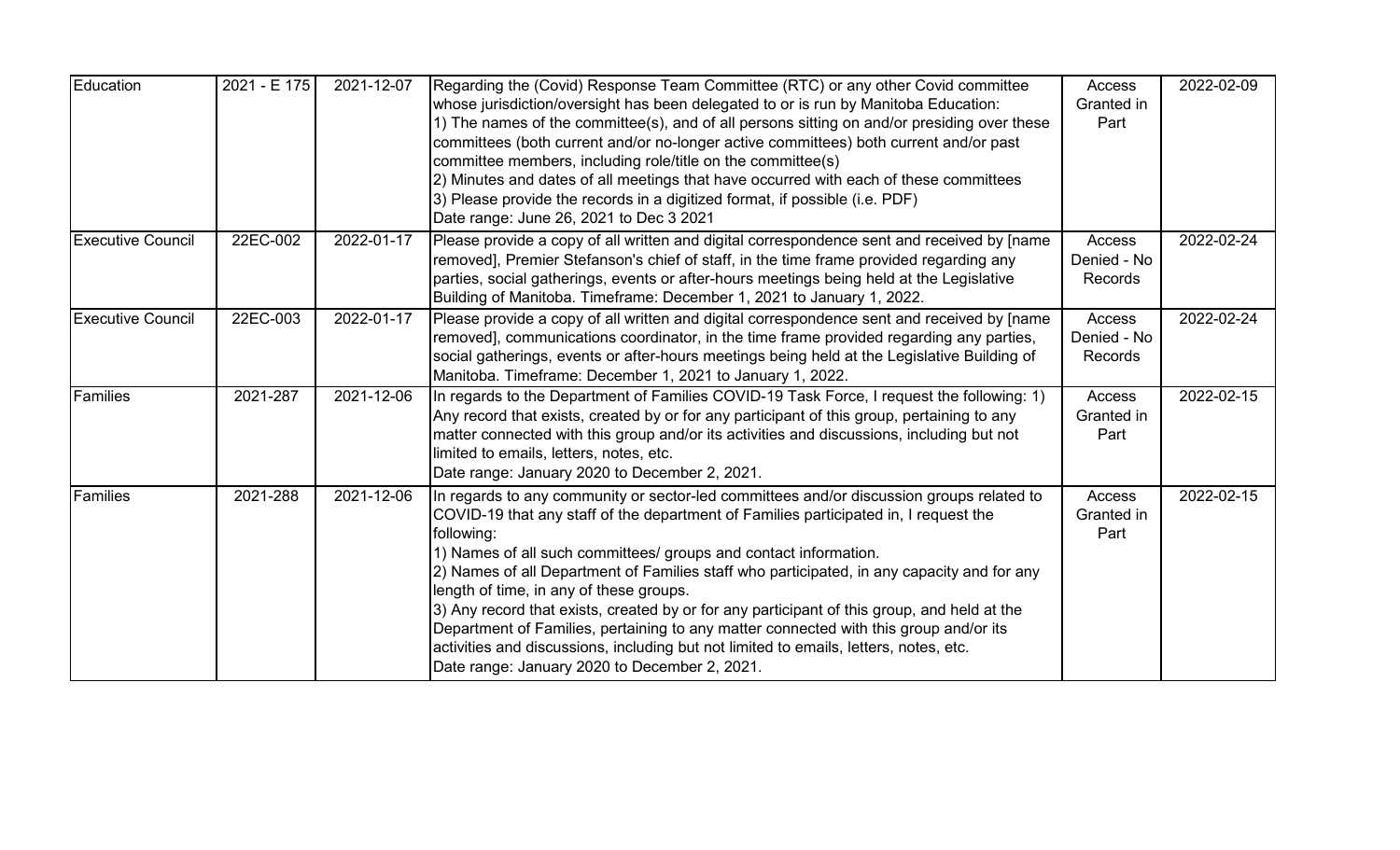| Families | 2021-289  | 2021-12-06 | In regards to the COVID-19 "rapid response teams" implemented by the department of<br>Families, I request the following:<br>1) Names of all participants of these groups, current and/or past participants<br>2) Any record that exists, created by or for any participant of this group, pertaining to any<br>matter connected with this group and/or its activities and discussions, including but not<br>limited to emails, letters, notes, etc.<br>Date Range: January 2020 to December 2, 2021.   | Access<br>Granted in<br>Part            | 2022-02-15 |
|----------|-----------|------------|--------------------------------------------------------------------------------------------------------------------------------------------------------------------------------------------------------------------------------------------------------------------------------------------------------------------------------------------------------------------------------------------------------------------------------------------------------------------------------------------------------|-----------------------------------------|------------|
| Families | 2021-290  | 2021-12-06 | In regards to the COVID-19 "ad-hoc working groups" implemented by the department of<br>Families, I request the following:<br>1) Names of all participants of these groups, current and/or past participants.<br>2) Any record that exists, created by or for any participant of this group, pertaining to any<br>matter connected with this group and/or its activities and discussions, including but not<br>limited to emails, letters, notes, etc.<br>Date range: January 2020 to December 2, 2021. | Access<br>Granted in<br>Part            | 2022-02-15 |
| Finance  | 21FIN-030 | 2021-02-19 | Please provide contract # 4501200467, between Manitoba and Probe Research Inc.                                                                                                                                                                                                                                                                                                                                                                                                                         | Access<br>Granted in<br>Part            | 2022-01-27 |
| Finance  | 21FIN-109 | 2021-05-28 | As referenced in Budget 2021 on page 34, records showing that the composition of<br>provincial debt is \$38,000 per Manitoban. Please include how crown corporations, and all<br>jurisdictions were included in this analysis.<br>Timeframe: September 1, 2020 to May 20, 2021                                                                                                                                                                                                                         | Access<br>Granted in<br>Full            | 2022-01-31 |
| Finance  | 21FIN-118 | 2021-06-09 | From the Spring 2021 Housebook, copy of note "d) Education property tax phase-out" under<br>3. Finance Issues                                                                                                                                                                                                                                                                                                                                                                                          | Access<br>Granted in<br>Part            | 2022-02-01 |
| Finance  | 21FIN-134 | 2021-06-14 | As referenced in Budget 2021 on page 88, all costs associated with creation of and the<br>ongoing costs for the management of the "balanced scorecard software" to improve<br>tracking, analyzing, and reporting on performance measurement data. Date range:<br>September 2020 to current.                                                                                                                                                                                                            | Access<br>Denied - No<br><b>Records</b> | 2022-02-03 |
| Finance  | 21FIN-138 | 2022-06-14 | As referenced in Budget 2021 on page 88, all data from the "balanced scorecard software"<br>system by department, broken out by month. Please include what measures this data is<br>tracked against. Date range: September 2020 to current.                                                                                                                                                                                                                                                            | Access<br>Granted in<br>Full            | 2022-01-27 |
| Finance  | 21FIN-152 | 2021-06-18 | From the Spring 2021 Housebook, copy of note "b) Rental Housing Market" under 5.<br><b>Consumer Protection Division.</b>                                                                                                                                                                                                                                                                                                                                                                               | Access<br>Granted in<br>Full            | 2022-02-01 |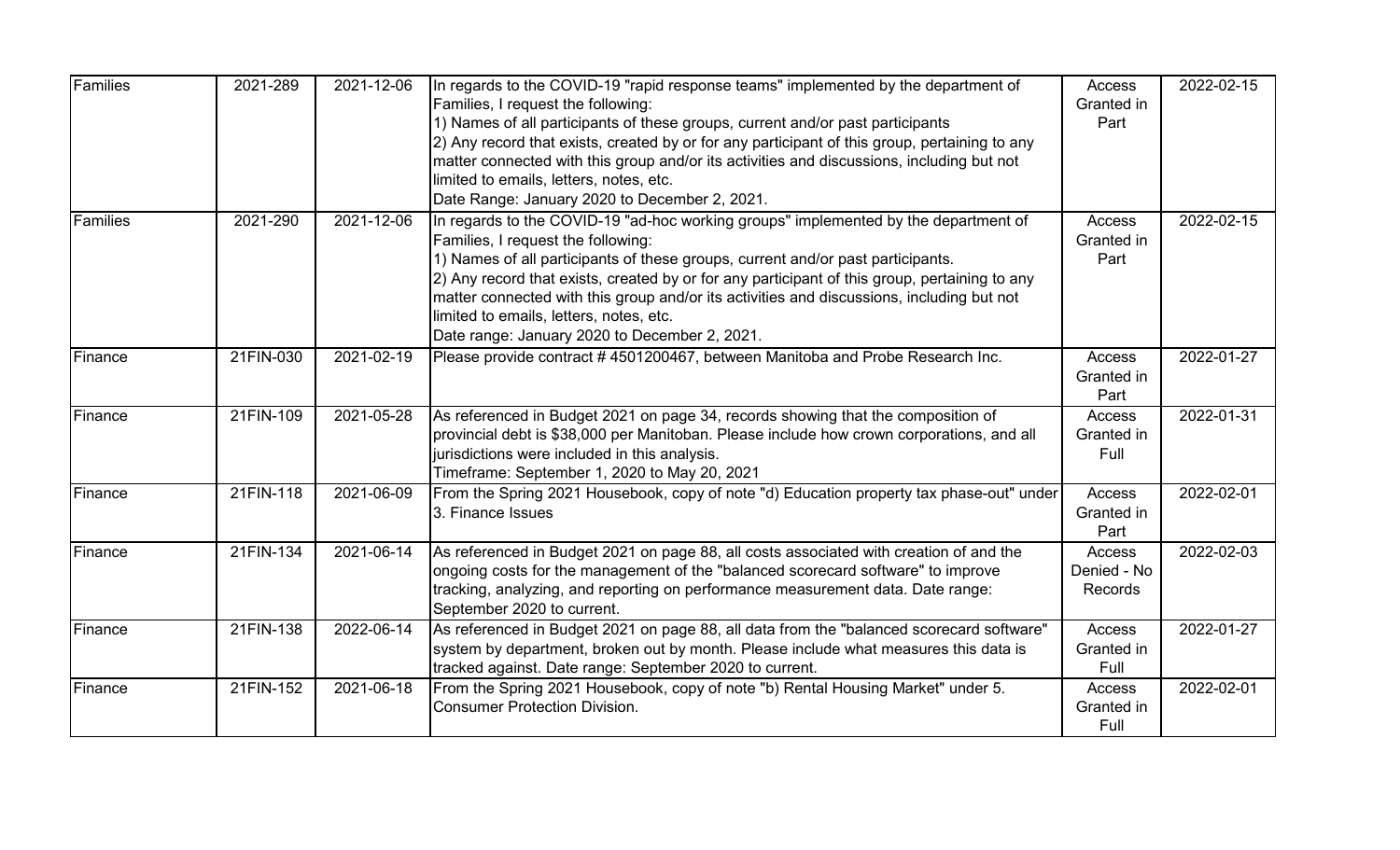| Finance | 21FIN-154 | 2021-06-18 | From the Spring 2021 Housebook, copy of note "d) Residential Tenancies Branch" under 5.<br><b>Consumer Protection Division</b>                                                                                                                                                                                                                                       | Access<br>Granted in<br>Full                             | 2022-02-09 |
|---------|-----------|------------|----------------------------------------------------------------------------------------------------------------------------------------------------------------------------------------------------------------------------------------------------------------------------------------------------------------------------------------------------------------------|----------------------------------------------------------|------------|
| Finance | 21FIN-155 | 2021-06-18 | From the Spring 2021 Housebook, copy of note "b) Bill 8 - Pension Benefits Act and Bill"<br>under 6. Legislation Finance.                                                                                                                                                                                                                                            | Access<br>Granted in<br>Full                             | 2022-02-03 |
| Finance | 21FIN-156 | 2021-06-22 | From the Spring 2021 Housebook, copy of note "c) Employment Standards" under 7.<br>Conciliation and Mediation Branch. Date range: March 1, 2021 to June 18, 2021.                                                                                                                                                                                                    | Access<br>Granted in<br>Part                             | 2022-02-03 |
| Finance | 21FIN-157 | 2021-06-22 | From the Spring 2021 Housebook, copy of note "d) Workplace Safety and Health" under 7.<br>Conciliation and Mediation Branch. Date range: March 1, 2021 to June 18, 2021.                                                                                                                                                                                             | Access<br>Granted in<br>Full                             | 2022-02-03 |
| Finance | 21FIN-158 | 2021-06-24 | Broken out by revenue, estimate of revenue for 2021/2022. For clarity, the estimates of<br>revenue used to appear in government's estimates of revenue and expenditure. Date range:<br>April 1, 2021 to June 22, 2021.                                                                                                                                               | Access<br>Granted in<br>Full                             | 2022-02-02 |
| Finance | 21FIN-181 | 2021-07-08 | From Hansard on May 14, 2021 - the Premier mentioned " We commissioned a study -<br>institute of fiscal studies did an analysis for us of historical wait times across Canada in<br>various categories". Please provide a copy of the study undertaken.<br>https://www.gov.mb.ca/legislature/hansard/42nd 3rd/hansardpdf/62c.pdf<br>Date range: May 2016 to current. | Access<br>Denied -<br>Exceptions to<br><b>Disclosure</b> | 2022-02-03 |
| Finance | 21FIN-194 | 2021-07-30 | Copy of the Review of The Funeral Directors and Embalmers Act, The Cemeteries Act, and<br>The prearranged Funeral Services Act referenced in the November 2018 Throne Speech.<br>Date range: January 1, 2020 to July 27, 2021.                                                                                                                                       | Access<br>Denied - No<br>Records                         | 2022-02-02 |
| Finance | 21FIN-203 | 2021-08-24 | An electronic list of every business registered in Manitoba. I would prefer that that they be<br>separated into 3 lists: Charities, Non-Profits, and the rest. We only need the company<br>name. Date range: January 01, 2021 to August 20, 2021.                                                                                                                    | Access<br>Denied -<br>Exceptions to<br><b>Disclosure</b> | 2022-02-02 |
| Finance | 21FIN-219 | 2021-10-04 | Please provide the following record: For 2020/2021: of the budgeted spending for "strategic<br>infrastructure" in Health and Education, what were the budgeted projects, what was<br>completed, and what was left unspent? Date range: January 1, 2021 to October 4, 2021.                                                                                           | Access<br>Granted in<br>Full                             | 2022-02-02 |
| Finance | 21FIN-233 | 2021-10-28 | Copy of the agreement signed between the Government of Canada/ CBSA and Manitoba<br>for the CBSA to collect provincial sales tax at the border on behalf of Manitoba. Date range:<br>January 1, 1993 to October 28, 2021.                                                                                                                                            | Access<br>Granted in<br>Part                             | 2022-02-03 |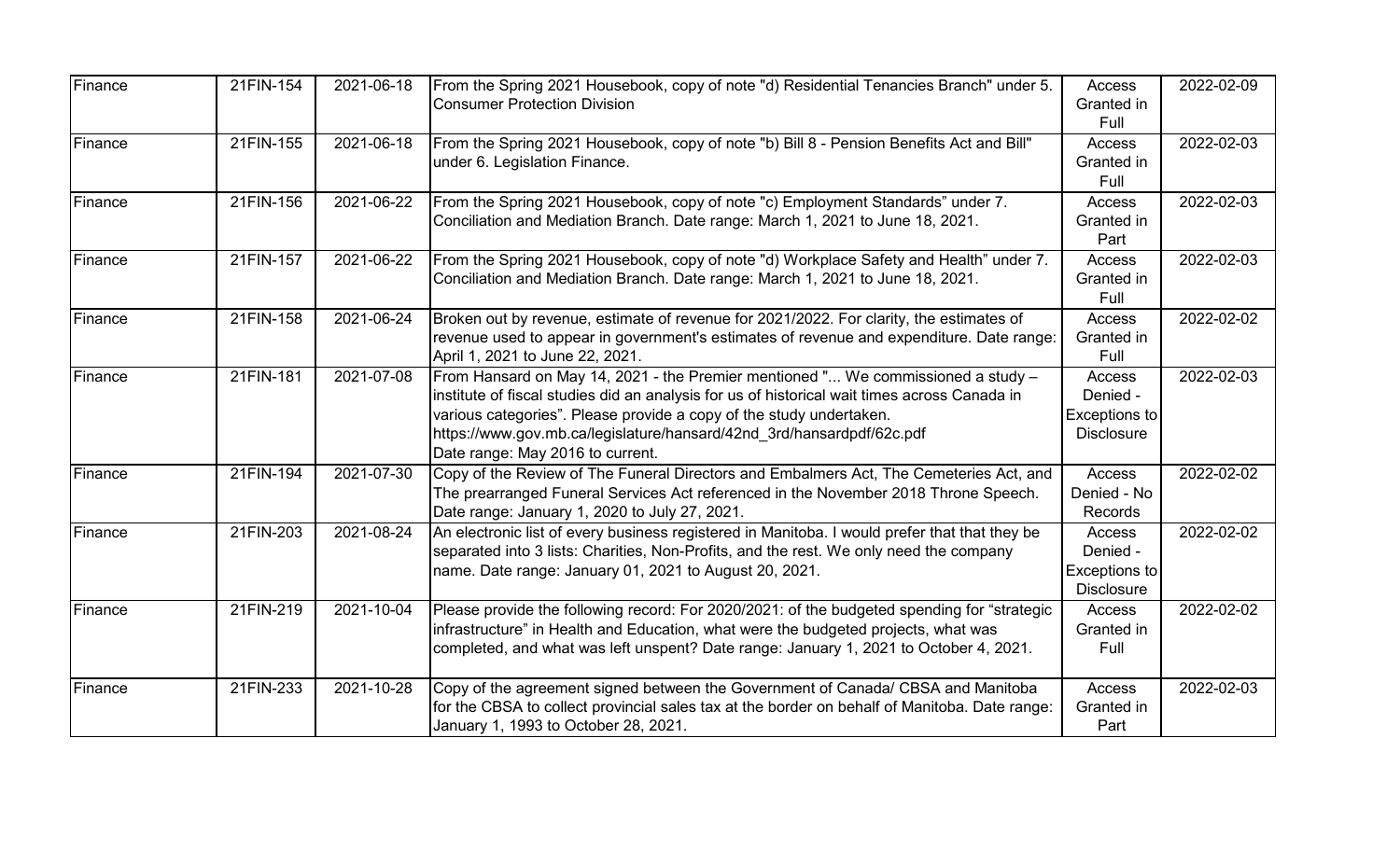| Finance                           | 21FIN-237 | 2021-11-10 | Please provide the funds expended from the Vaccine Rollout Support Fund provided to<br>Manitoba from the Federal Government on July 14, 2021. Date range: July 1, 2021 to<br>November 10, 2021                                                                                                                                                                                                                                                                                                                                                                                                                                                                                                                                                                                                                                                                                                                                                                                                                                                                                                                                                                                                                                                                                                                                                                                                                                                                                                                                                                                           | Access<br>Denied - No<br>Records | 2022-02-03 |
|-----------------------------------|-----------|------------|------------------------------------------------------------------------------------------------------------------------------------------------------------------------------------------------------------------------------------------------------------------------------------------------------------------------------------------------------------------------------------------------------------------------------------------------------------------------------------------------------------------------------------------------------------------------------------------------------------------------------------------------------------------------------------------------------------------------------------------------------------------------------------------------------------------------------------------------------------------------------------------------------------------------------------------------------------------------------------------------------------------------------------------------------------------------------------------------------------------------------------------------------------------------------------------------------------------------------------------------------------------------------------------------------------------------------------------------------------------------------------------------------------------------------------------------------------------------------------------------------------------------------------------------------------------------------------------|----------------------------------|------------|
| Finance                           | 21FIN-244 | 2021-12-03 | Table of contents for the Fall 2021 Housebook. Date range: November 23, 2021 to<br>December 3, 2021.                                                                                                                                                                                                                                                                                                                                                                                                                                                                                                                                                                                                                                                                                                                                                                                                                                                                                                                                                                                                                                                                                                                                                                                                                                                                                                                                                                                                                                                                                     | Access<br>Granted in<br>Full     | 2022-02-03 |
| Finance                           | 22FIN-002 | 2022-01-05 | Records regarding the mid-year financial report regarding "Bill 28" and wage settlement.<br>Date range: September 1, 2021 to January 5, 2022.                                                                                                                                                                                                                                                                                                                                                                                                                                                                                                                                                                                                                                                                                                                                                                                                                                                                                                                                                                                                                                                                                                                                                                                                                                                                                                                                                                                                                                            | Access<br>Denied - No<br>Records | 2022-02-03 |
| Finance                           | 22LR-001  | 2022-01-10 | [Information removed]. Please provide permits taken out on [personal information removed].<br>And registration number of above company/business for [date removed] work. Municipality #<br>[personal information removed]. Roll Number [personal information removed].                                                                                                                                                                                                                                                                                                                                                                                                                                                                                                                                                                                                                                                                                                                                                                                                                                                                                                                                                                                                                                                                                                                                                                                                                                                                                                                   | Access<br>Granted in<br>Full     | 2022-01-27 |
| <b>Health and Seniors</b><br>Care | 001-22    | 2022-01-04 | 1. What are the hospital protocols for categorizing a hospitalization, ICU admission, or<br>death, as a Covid-19 hospitalization, ICU admission, or death?<br>2. Please provide a list, sorted by percentage of prevalence, of the various symptoms that<br>those hospitalized with Covid-19 presented with since the start of the pandemic.<br>3. Please provide a list, sorted by percentage of prevalence, of the symptoms of those<br>admitted to intensive care units with Covid-19.<br>4. Please provide a list, sorted by percentage of prevalence, of various symptoms and<br>comorbidities of those who were recorded as Covid-19 deaths.<br>5. Please provide the primary cause of death, as provided on the autopsy report, sorted by<br>percentage of prevalence, of all Covid-19 related deaths.<br>6. Please provide the percentage of Covid-19 related deaths for each age demographic 0-<br>10 years old, 10-20 years old, 20-30 years old, etc.<br>7. Please provide to the best of your ability statistic for you Province similar to those<br>provided by the UK office of National Statistic entitled: "Deaths involving COVID-19 by<br>vaccination status, England: death occurring between 1 January and 31 October 2021"<br>accessible online at<br>https://www.ons.gov.uk/peoplepopulationandcommunity/birthsdeathsandmarriages/deaths/b<br>ulletins/deathsinvolvingcovid19byvaccinationstatusengland/deathsoccuringbetween1january<br>and31october2021<br>8. Please provide the Covid-19 testing protocols for those who attend at hospitals for any<br>reason. | Access<br>Granted in<br>Part     | 2022-02-28 |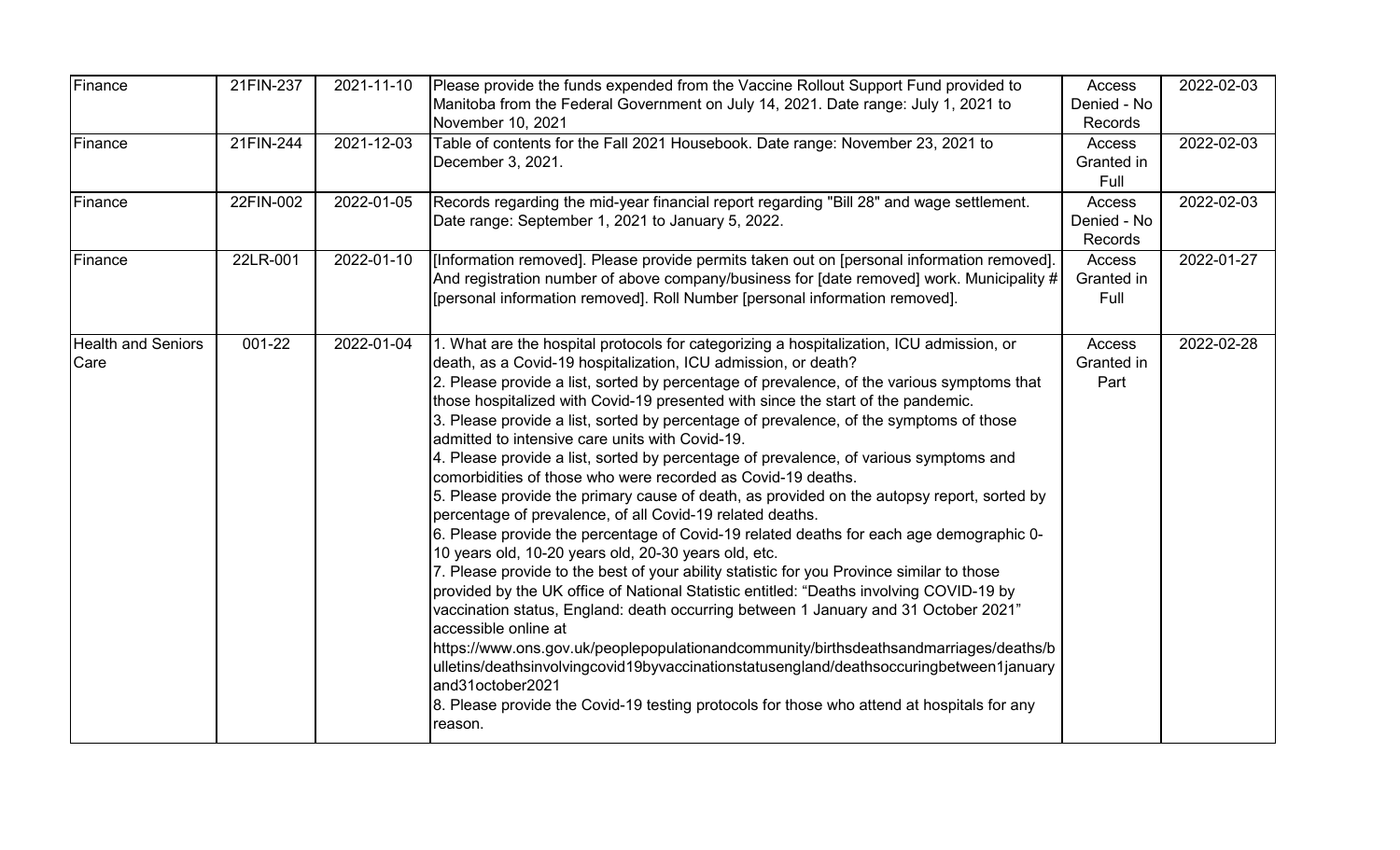| <b>Health and Seniors</b> | 006-22 | 2022-01-06 | With regard to the cancellation of elective surgeries at Grace Hospital, HSC, St. Boniface                       | Access         | 2022-02-28 |
|---------------------------|--------|------------|------------------------------------------------------------------------------------------------------------------|----------------|------------|
| Care                      |        |            | Boundary Trails and Brandon, please provide the following records: briefing notes, advisory                      | Denied - No    |            |
|                           |        |            | notes and policy papers                                                                                          | <b>Records</b> |            |
|                           |        |            | Date Range: September, 2021 to current                                                                           |                |            |
| <b>Health and Seniors</b> | 409-21 | 2021-12-07 | On December 1, 2021 the Minister of Health and Seniors said in question period that                              | Access         | 2022-02-17 |
| Care                      |        |            | government had doubled funding of the northern patient transport program. Please provide                         | Granted in     |            |
|                           |        |            | Ithe records that demonstrate that.                                                                              | Full           |            |
|                           |        |            | Date Range: January, 2021 to current                                                                             |                |            |
| <b>Health and Seniors</b> | 414-21 | 2021-12-10 | From November 15 to December 3, 2021, the record of communication by [information                                | Access         | 2022-02-08 |
| Care                      |        |            | removed] to this office and a copy of all documentation/action on these phone calls and the                      | Granted in     |            |
|                           |        |            | names and titles of everyone involved. Identify all "staff" name and title of who oversees                       | Part           |            |
|                           |        |            | Access Health Clinics and WRHA Client Services phone number.                                                     |                |            |
| <b>Health and Seniors</b> | 418-21 | 2021-12-15 | Deputy Minister; From November 15 to December 3, 2021, The record of communication by                            | Access         | 2022-02-08 |
| Care                      |        |            | [information removed] to this office and a copy of all documentation/action on these phone                       | Granted in     |            |
|                           |        |            | calls and the names and titles of everyone involved. Identify all "staff" name and title of who                  | Part           |            |
|                           |        |            | oversees Access Health Clinics and WRHA Client Services phone number.                                            |                |            |
| <b>Health and Seniors</b> | 430-21 | 2021-12-21 | For the past 6 months (to the end of December) please provide the following:                                     | Access         | 2022-02-08 |
| Care                      |        |            | • The number of individuals tested for COVID that were unvaccinated (did not receive any                         | Granted in     |            |
|                           |        |            | vaccine at all) and how many of those tested positive                                                            | Part           |            |
|                           |        |            | • The number of individuals tested for COVID that had one vaccine shot and how many of<br>those tested positive  |                |            |
|                           |        |            | • The number of individuals tested for COVID that had two vaccine shots and how many of<br>those tested positive |                |            |
|                           |        |            | • The number of individuals tested for COVID that had more than 2 vaccine shots and how                          |                |            |
|                           |        |            | many of those tested positive                                                                                    |                |            |
|                           |        |            | Note: please give actual counts based on no doses. 1 dose, 2 doses and more than 2                               |                |            |
|                           |        |            | doses. I do not want counts for what is being described as "partially vaccinated" for                            |                |            |
|                           |        |            | example.                                                                                                         |                |            |
| <b>Health and Seniors</b> | 432-21 | 2021-12-29 | Any and all documentation related to [information removed] Manitoba Health out-of-province                       | Access         | 2022-02-24 |
| Care                      |        |            | claims referral related to [information removed].                                                                | Granted in     |            |
|                           |        |            |                                                                                                                  | Part           |            |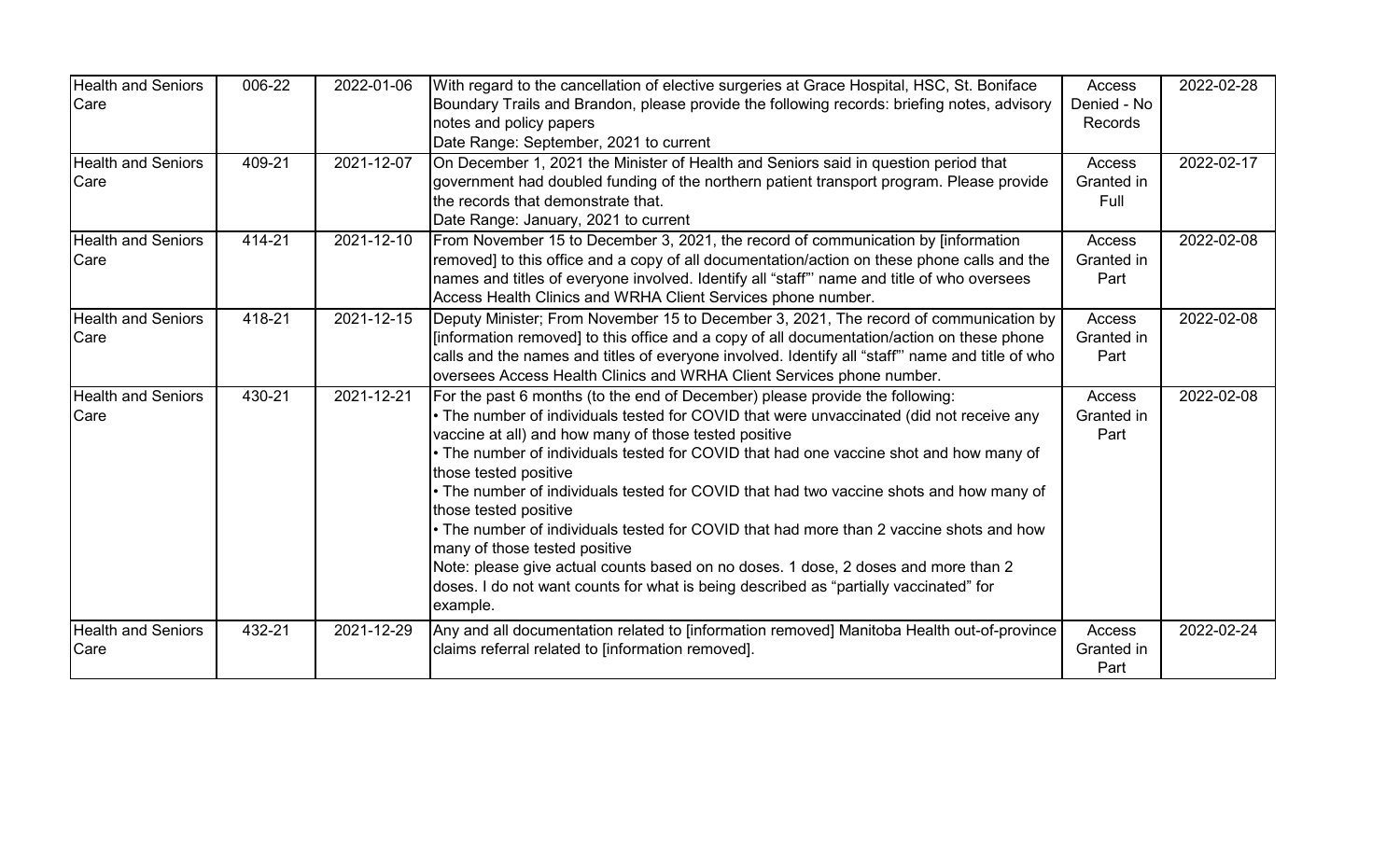| <b>Health and Seniors</b><br>Care | 433-21 | 2021-12-29 | Any and all documentation related to Lipedema and subsequent applications to MHSC for<br>out-of-country surgical coverage of same. All approvals and denials inclusive. All<br>documentation related to Lipedema, Liposuction for Lipedema, Liposuction, not cosmetic,<br>cosmetic liposuction, lymphatic sparing liposuction, WAL water assisted liposuction, PAL<br>power assisted liposuction, lipedema treatment, lipedema staging, Palo Alto California.<br>Requesting information from all agencies related to same including the Manitoba Appeals<br>Board, MHSC, Minister of Health, Deputy Minister of Health, and any other pertinent<br>agency. Please include appeals, emails, hand written documentation, emails, and policy<br>within the bounds of PHIA as it pertains to Lipedema.                                                                                                                                                                                                                                                                                                                   | Access<br>Granted in<br>Part | 2022-02-24 |
|-----------------------------------|--------|------------|----------------------------------------------------------------------------------------------------------------------------------------------------------------------------------------------------------------------------------------------------------------------------------------------------------------------------------------------------------------------------------------------------------------------------------------------------------------------------------------------------------------------------------------------------------------------------------------------------------------------------------------------------------------------------------------------------------------------------------------------------------------------------------------------------------------------------------------------------------------------------------------------------------------------------------------------------------------------------------------------------------------------------------------------------------------------------------------------------------------------|------------------------------|------------|
| <b>Health and Seniors</b><br>Care | 434-21 | 2021-12-29 | Copies of any and all contracts the Manitoba Government has with Doctor Brent Roussin,<br>Chief Public Health Officer.<br>Date Range: All contracts in existence.                                                                                                                                                                                                                                                                                                                                                                                                                                                                                                                                                                                                                                                                                                                                                                                                                                                                                                                                                    | Access<br>Granted in<br>Part | 2022-02-28 |
| <b>Health and Seniors</b><br>Care | 436-21 | 2021-12-31 | PLEASE ANSWER ALL QUESTIONS:<br>1. Are the Covid Compliance Officers provincial government employees? (Yes/No)<br>2.If YES, what department do they report to and how do I contact that department?<br>3.If NO, who do they work for (company) and how so I contact that organization?<br>4. Do the Covid Compliance Officers represent your Manitoba Health, Dr. Brent Roussin or<br><b>Audrey Gordon?</b><br>5. If the answer to #4 is NONE, who do the Covid Compliance Officers get their authority<br>from, AND who do they represent?<br>6.Do the Covid Compliance Officers have unlimited authority to represent the authority<br>identified in #5?<br>7. Considering PHIA and PIPA, have the Covid Compliance Officers been given authority to<br>demand and inspect personal health information?<br>8.If not, what are the limitations of authority for the Covid Compliance Officers?<br>9. Please provide copies of the laws the Covid Compliance Officers can legally enforce.<br>10. Please provide job descriptions or contracts with enforcement details.<br>Date range: July 2021 - October 22, 2021 | Access<br>Granted in<br>Full | 2022-02-24 |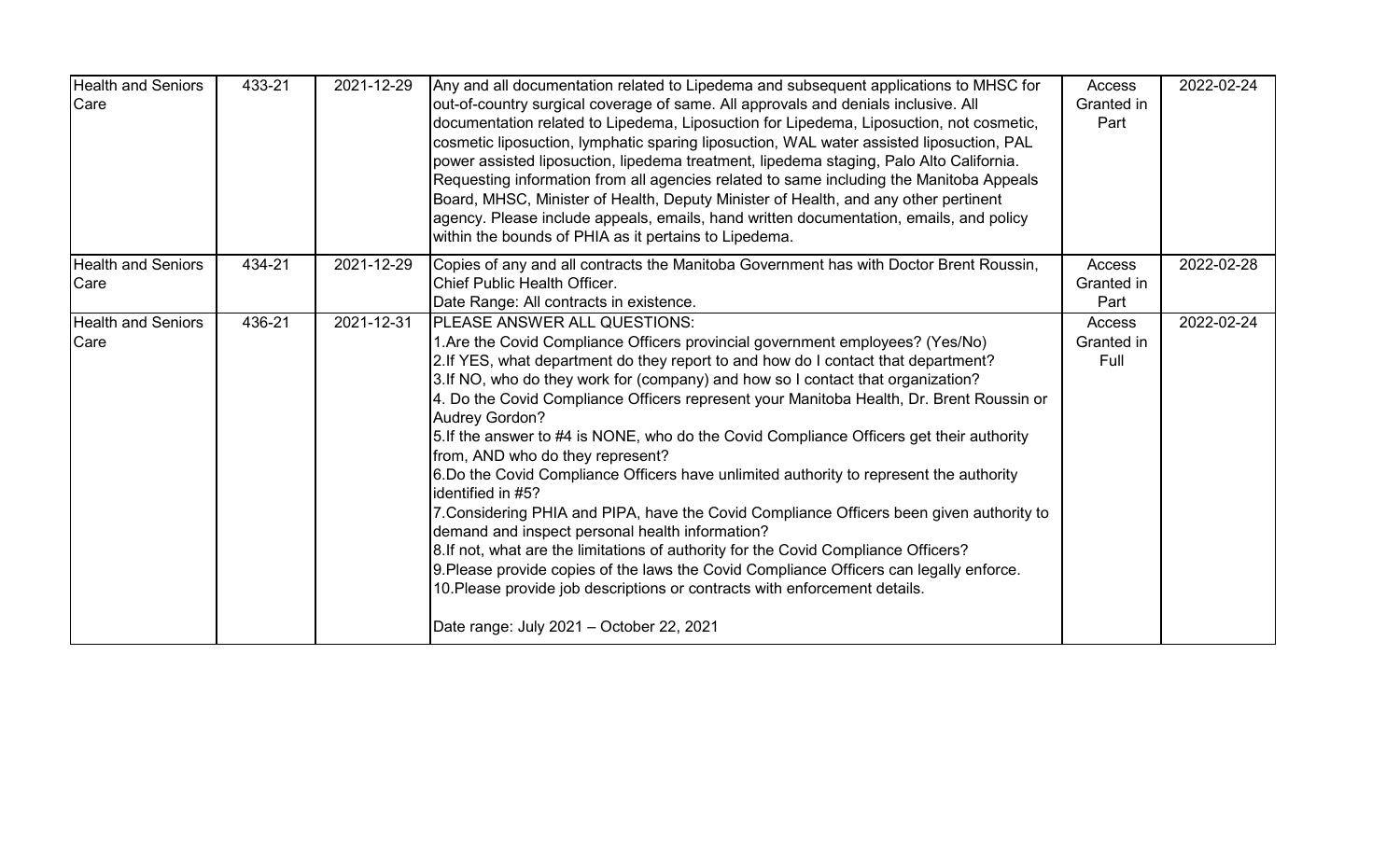| <b>Health and Seniors</b><br>Care                             | 439-21                  | 2021-12-31 | Requesting copies of all licenses provided to drug manufacturers and suppliers by Manitoba<br>Government or related departments for drug epival and all generic names utilized for<br>orders/purchases in province of Manitoba time period 1990-2021 inclusive.<br>Requesting copies of all payments disbursed by ministry of health Manitoba Government or<br>related departments to all drug manufacturers and suppliers for purchases of drug epival<br>and all generic names to province of Manitoba for the time period 1990-2021.<br>Requesting copies of all shipping documents retained by Government of Manitoba or related<br>departments for receiving drug epival and all generic names in province of Manitoba time<br>period 1990-2021 inclusive.<br>Requesting copies of documents detailing the forms of epival ordered into the province of<br>Manitoba by Manitoba Government from drug manufacturers or suppliers EG. Capsules,<br>pills, powder, etc. Time period 1990-2021 inclusive. | Access<br>Denied - No<br>Records        | 2022-02-08 |
|---------------------------------------------------------------|-------------------------|------------|------------------------------------------------------------------------------------------------------------------------------------------------------------------------------------------------------------------------------------------------------------------------------------------------------------------------------------------------------------------------------------------------------------------------------------------------------------------------------------------------------------------------------------------------------------------------------------------------------------------------------------------------------------------------------------------------------------------------------------------------------------------------------------------------------------------------------------------------------------------------------------------------------------------------------------------------------------------------------------------------------------|-----------------------------------------|------------|
| <b>Health and Seniors</b><br>Care                             | 440-21                  | 2021-12-31 | Records that contain information about the healthcare costs of treating people who have<br>late or chronic Lyme disease or tick-borne infections compared to healthcare costs of<br>patients who have late or chronic Lyme disease, but who are NOT treated effectively for<br>Lyme disease. This information contributed to the decision to create the Tick Collaborative<br>Care Service (TiCC). This information was collected prior to May 2018 because an MLA<br>discussed it publicly in May 2018 (www.pembinavalleyonline.com/local/mla-working-on-lyme-<br>disease-clinic) and Dr. Richard Rusk discussed it publicly November 19, 2019, with CBC.<br>Date Range: 2018 or before. Possibly between January and May 2018, but likely earlier.                                                                                                                                                                                                                                                       | Access<br>Denied - No<br>Records        | 2022-02-08 |
| Indigenous<br>Reconciliation and<br><b>Northern Relations</b> | <b>IRNR 2021-</b><br>39 | 2021-07-27 | Copy of the transition binder for the new minister July 2021 to current                                                                                                                                                                                                                                                                                                                                                                                                                                                                                                                                                                                                                                                                                                                                                                                                                                                                                                                                    | Access<br>Granted in<br>Part            | 2022-02-08 |
| Indigenous<br>Reconciliation and<br><b>Northern Relations</b> | <b>IRNR 2021-</b><br>40 | 2021-07-30 | Between July 1 - July 14, Minister Clarke's communication with: [names removed].                                                                                                                                                                                                                                                                                                                                                                                                                                                                                                                                                                                                                                                                                                                                                                                                                                                                                                                           | <b>Access</b><br>Denied - No<br>Records | 2022-02-22 |
| Indigenous<br>Reconciliation and<br><b>Northern Relations</b> | <b>IRNR 2021-</b><br>41 | 2021-07-30 | Between July 1 - July 14, Minister Clarke's communication with: [name removed].                                                                                                                                                                                                                                                                                                                                                                                                                                                                                                                                                                                                                                                                                                                                                                                                                                                                                                                            | Access<br>Denied - No<br>Records        | 2022-02-22 |
| Indigenous<br>Reconciliation and<br><b>Northern Relations</b> | <b>IRNR 2022-</b><br>01 | 2022-01-17 | From the October 2021 Housebook, under A. Top Issues, copy of note 1. "Indian<br>Residential Schools (IRS)"                                                                                                                                                                                                                                                                                                                                                                                                                                                                                                                                                                                                                                                                                                                                                                                                                                                                                                | Access<br>Granted in<br>Part            | 2022-02-01 |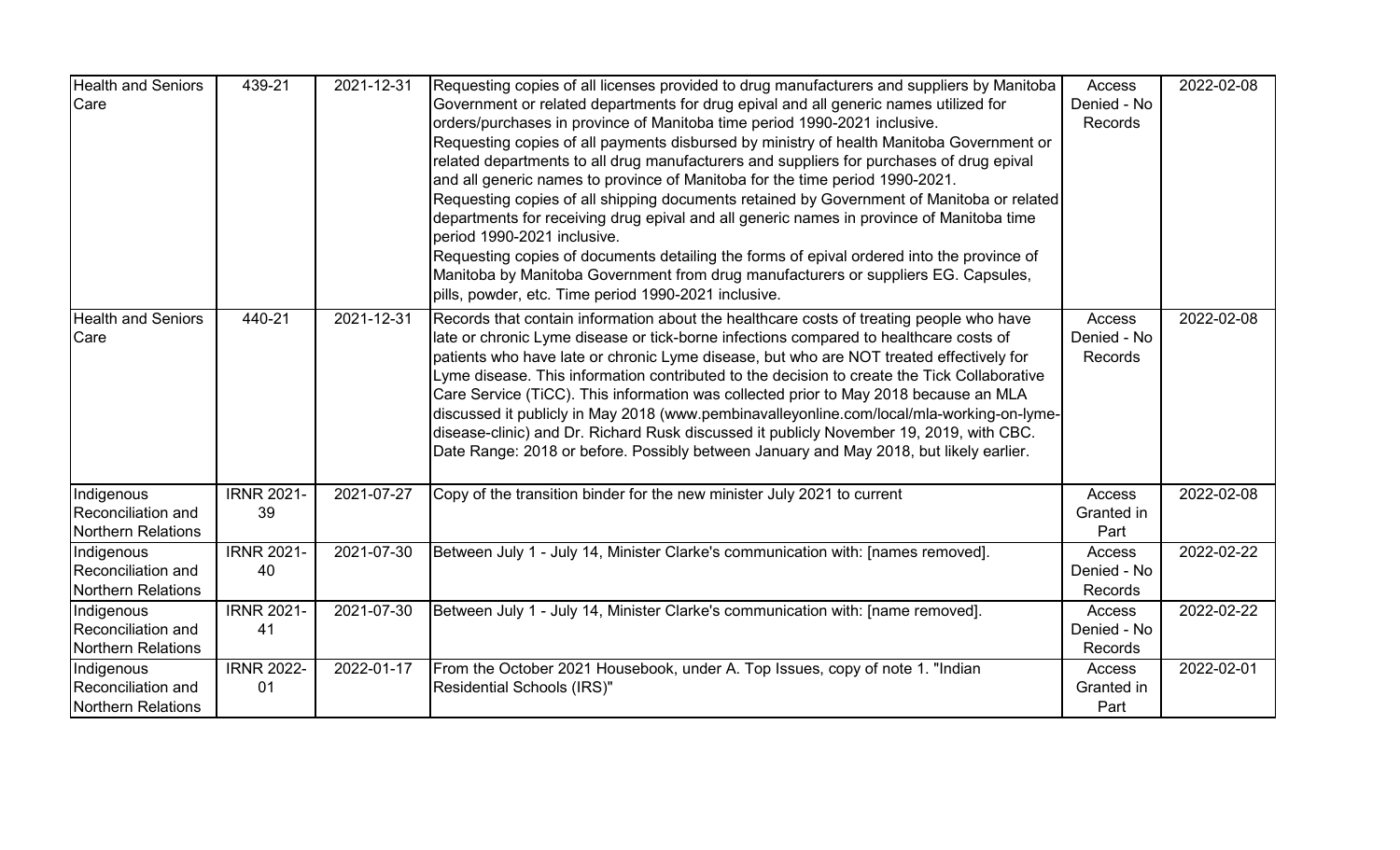| Indigenous                | <b>IRNR 2022-</b> | 2021-01-17 | From the October 2021 Housebook, under A. Top Issues, copy of note 3. "Leaf Rapids          | Access        | 2022-02-08 |
|---------------------------|-------------------|------------|---------------------------------------------------------------------------------------------|---------------|------------|
| Reconciliation and        | 02                |            | Initiative"                                                                                 | Granted in    |            |
| <b>Northern Relations</b> |                   |            |                                                                                             | Part          |            |
| Indigenous                | <b>IRNR 2022-</b> | 2022-01-17 | From the October 2021 Housebook, under A. Top Issues, copy of note 4. "Northern Affairs"    | Access        | 2022-02-08 |
| Reconciliation and        | 03                |            | <b>Branch Review"</b>                                                                       | Granted in    |            |
| <b>Northern Relations</b> |                   |            |                                                                                             | Part          |            |
| Indigenous                | <b>IRNR 2022-</b> | 2022-01-17 | From the October 2021 Housebook, under B. Consultation and Reconciliation, copy of note     | Access        | 2022-02-08 |
| Reconciliation and        | 04                |            | 1. "Development of Duty of Consult Framework"                                               | Granted in    |            |
| Northern Relations        |                   |            |                                                                                             | Part          |            |
| Indigenous                | <b>IRNR 2022-</b> | 2022-01-18 | From the October 2021 Housebook, under C. Northern Affairs Branch, copy of note 3.          | <b>Access</b> | 2022-02-08 |
| Reconciliation and        | 06                |            | "Community Governance Issues"                                                               | Granted in    |            |
| <b>Northern Relations</b> |                   |            |                                                                                             | Part          |            |
| Indigenous                | <b>IRNR 2022-</b> | 2022-01-18 | From the October 2021 Housebook, under C. Northern Affairs Branch, copy of note 5. "O-      | <b>Access</b> | 2022-02-07 |
| Reconciliation and        | 08                |            | Pipon-Na-Piwin Credd Nation - Reserve Creation"                                             | Granted in    |            |
| <b>Northern Relations</b> |                   |            |                                                                                             | Part          |            |
| Indigenous                | <b>IRNR 2022-</b> | 2022-01-19 | From the October 2021 Housebook, under D. Policy and Strategic Initiatives, copy of note 1. | Access        | 2022-02-08 |
| Reconciliation and        | 09                |            | "National Inquiry into Missing and Murdered Indigenous Women and Girls"                     | Granted in    |            |
| <b>Northern Relations</b> |                   |            |                                                                                             | Part          |            |
| Indigenous                | <b>IRNR 2022-</b> | 2022-01-19 | From the October 2021 Housebook, under D. Policy and Strategic Initiatives, copy of note 2. | Access        | 2022-02-11 |
| Reconciliation and        | 10                |            | "Smoking on First Nation Reserves"                                                          | Granted in    |            |
| <b>Northern Relations</b> |                   |            |                                                                                             | Part          |            |
| Indigenous                | <b>IRNR 2022-</b> | 2022-01-19 | From the October 2021 Housebook, under D. Policy and Strategic Initiatives, copy of note 4. | Access        | 2022-02-08 |
| Reconciliation and        | 12                |            | "National Day for Truth and Reconciliation"                                                 | Granted in    |            |
| <b>Northern Relations</b> |                   |            |                                                                                             | Part          |            |
| Indigenous                | <b>IRNR 2022-</b> | 2022-01-20 | From the October 2021 Housebook, under D. Policy and Strategic Initiatives, copy of note 5. | <b>Access</b> | 2022-02-08 |
| Reconciliation and        | 13                |            | "Land Acknowledgements"                                                                     | Granted in    |            |
| <b>Northern Relations</b> |                   |            |                                                                                             | Part          |            |
| Indigenous                | <b>IRNR 2022-</b> | 2022-01-20 | From the October 2021 Housebook, under D. Policy and Strategic Initiatives, copy of note 7. | <b>Access</b> | 2022-02-08 |
| Reconciliation and        | 14                |            | "Legislative Building Grounds Advisory Committee"                                           | Granted in    |            |
| <b>Northern Relations</b> |                   |            |                                                                                             | Part          |            |
| Indigenous                | <b>IRNR 2022-</b> | 2022-01-20 | From the October 2021 Housebook, under F. COVID-19, copy of note 1. "COVID-19               | Access        | 2022-02-08 |
| Reconciliation and        | 15                |            | Response"                                                                                   | Granted in    |            |
| <b>Northern Relations</b> |                   |            |                                                                                             | Part          |            |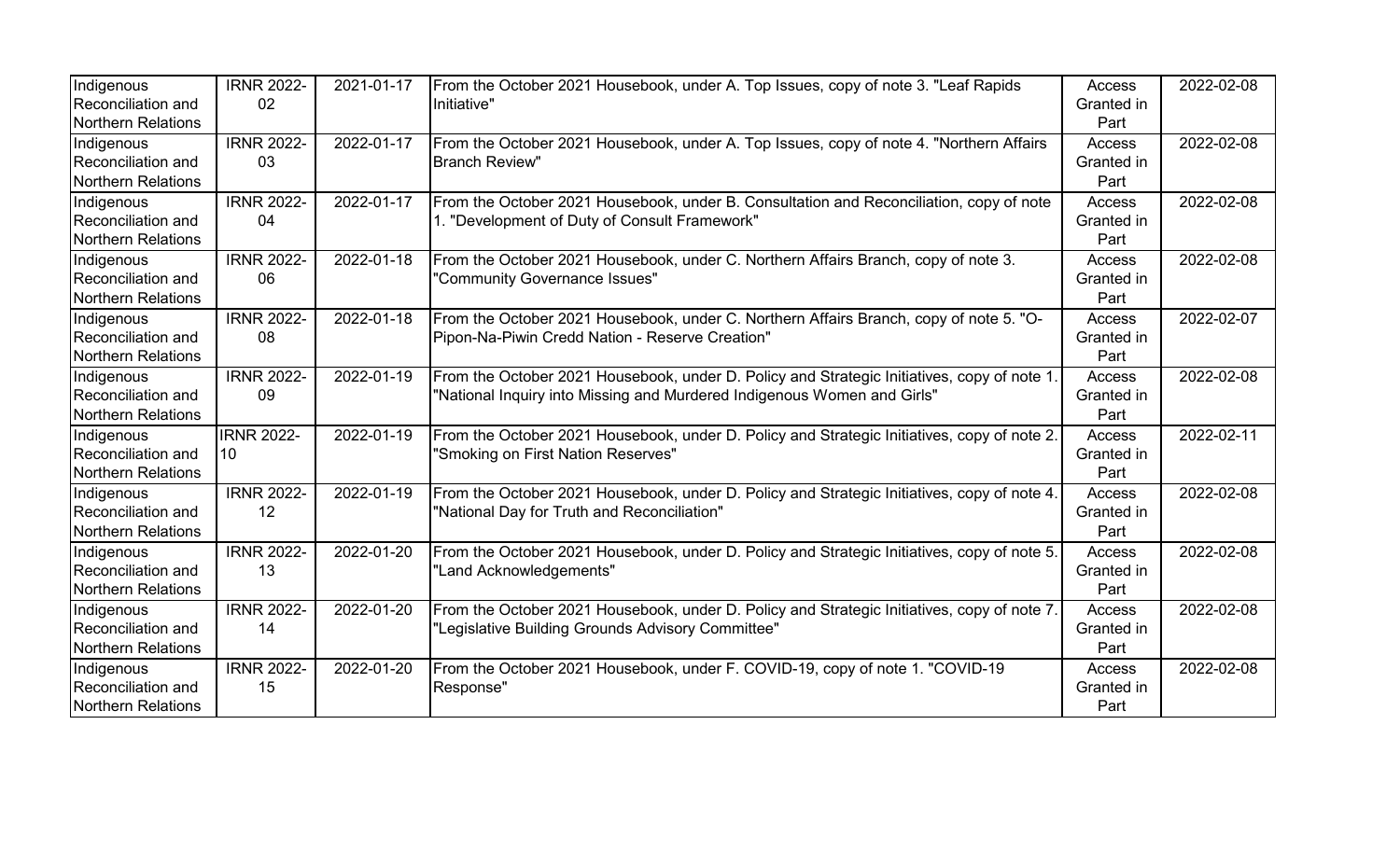| Justice | 2021-389 | 2022-12-02 | All files, reports, presentation, briefings, memos, Workplace Safety and Health reports on<br>the subject of: adoption and issuance of firearms and tasers/tazers for 1) Manitoba sheriffs<br>and deputies; 2) Manitoba special constables; and 3) Manitoba motor carrier enforcement<br>(MCEP) officers.<br>REVISED REQUEST: Provide risk assessment documents or reports/ reviews relating to<br>the issuance or non-issuance of firearms, tasers, etc. to Public Safety/ Protective Services<br>staff, as well as special constables and Motor Carrier officers. Also provide policies relating<br>to the use or issuance of these items.                                                                                                                                                                                                                                                                                                                                                                                                                                       | Access<br>Denied -<br>Exceptions to<br><b>Disclosure</b> | 2022-02-03 |
|---------|----------|------------|------------------------------------------------------------------------------------------------------------------------------------------------------------------------------------------------------------------------------------------------------------------------------------------------------------------------------------------------------------------------------------------------------------------------------------------------------------------------------------------------------------------------------------------------------------------------------------------------------------------------------------------------------------------------------------------------------------------------------------------------------------------------------------------------------------------------------------------------------------------------------------------------------------------------------------------------------------------------------------------------------------------------------------------------------------------------------------|----------------------------------------------------------|------------|
| Justice | 2021-404 | 2021-12-14 | Copies of any and all government contracts Manitoba Justice including Corrections Division<br>has with Doctor Jasdeep Atwal including his role as assistant Chief Public Health Officer<br>and including any contract(s) between correctional institution(s) including Headingley<br>Correctional Centre and Doctor Jasdeep Atwal.                                                                                                                                                                                                                                                                                                                                                                                                                                                                                                                                                                                                                                                                                                                                                 | Access<br>Denied -<br>Exceptions to<br><b>Disclosure</b> | 2022-02-08 |
| Justice | 2021-421 | 2021-12-30 | <b>PLEASE ANSWER ALL QUESTIONS:</b><br>1. Are the Covid Compliance Officers provincial government employees? (Yes/No)<br>2. If YES, what department do they report to and how do I contact that department?<br>3. If NO, who do they work for (company) and how do I contact that organization?<br>4. Do the Covid Compliance Officers represent your Manitoba Health, Dr. Brent Roussin or<br>Audrey Gordon?<br>5. If the answer to #4 is NONE, who do the Covid Compliance Officers get their authority<br>from, AND who do they represent?<br>6. Do the Covid Compliance Officers have unlimited authority to represent the authority<br>identified in #5?<br>7. Considering PHIA and PIPA, have the Covid Compliance Officers been given the<br>authority to demand and inspect perso, ial health information?<br>8. If not, what are the limitations of authority for the Covid Compliance Officers?<br>9. Please provide copies of the laws the Covid Compliance Officers can legally enforce.<br>10. Please provide job descriptions or contracts with enforcement details. | Access<br>Granted in<br>Part                             | 2022-02-18 |
| Justice | 2022-001 | 2022-01-05 | Please provide the following record: from the fall, 2021 housebook, under Crown Law<br>(Divisional Summary), copy of note 11, "The Limitations Act"                                                                                                                                                                                                                                                                                                                                                                                                                                                                                                                                                                                                                                                                                                                                                                                                                                                                                                                                | Access<br>Granted in<br>Part                             | 2022-02-11 |
| Justice | 2022-003 | 2022-01-05 | Please provide the following record: from the fall, 2021 housebook, under Crown Law<br>(Divisional Summary), copy of note 9, "The Election Financing Amendment and Elections<br>Amendment Act"                                                                                                                                                                                                                                                                                                                                                                                                                                                                                                                                                                                                                                                                                                                                                                                                                                                                                     | <b>Access</b><br>Granted in<br>Part                      | 2022-02-11 |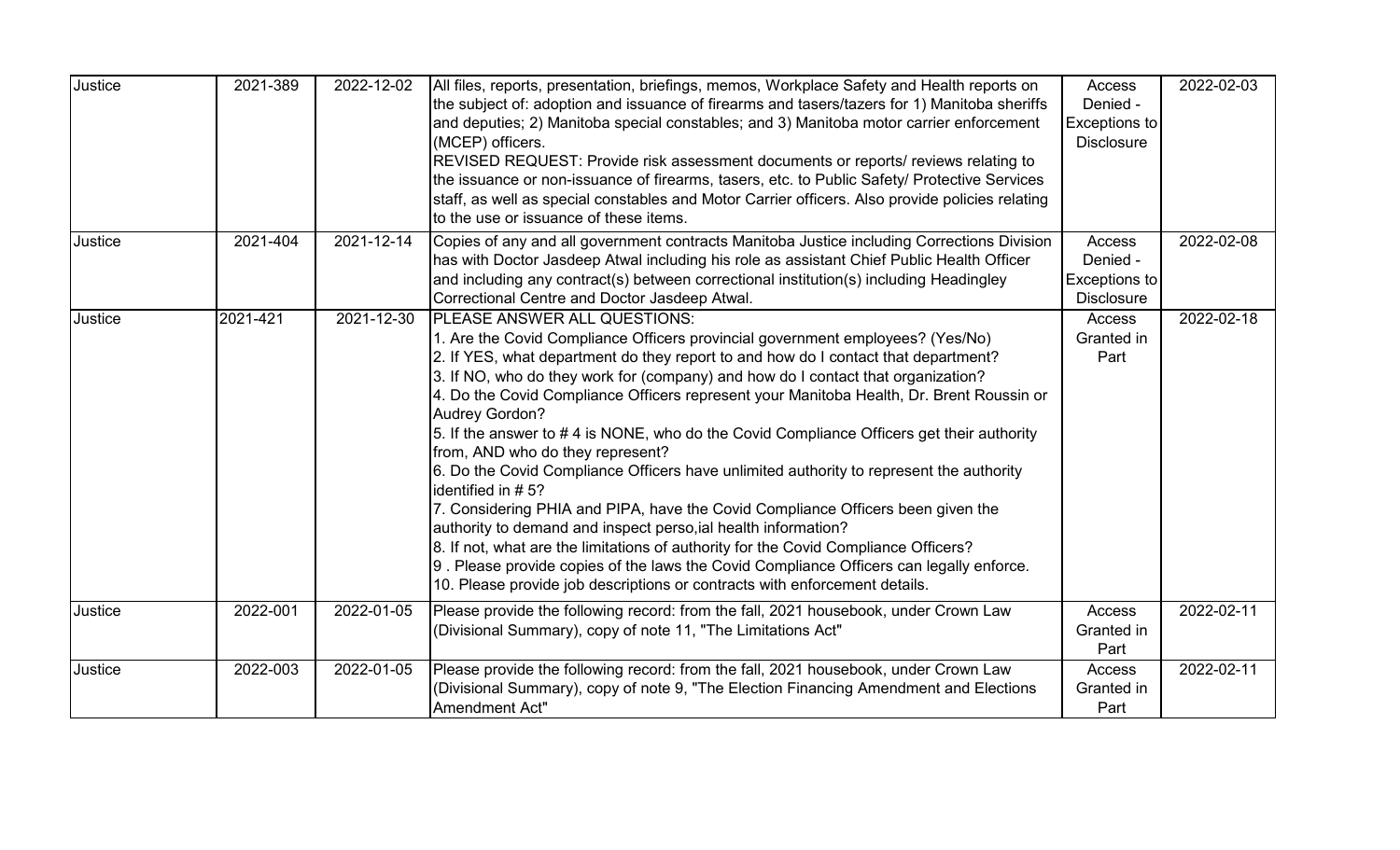| Justice | 2022-004 | 2022-01-05 | Please provide the following record: from the fall, 2021 housebook, under Crown Law<br>(Divisional Summary), copy of note 10, "The Legal Profession Amendment Act"                                                                                                                                                                                                                                                                                                                                                                                                                                                                                                                                                                                                      | Access<br>Granted in<br>Part                                    | 2022-02-11 |
|---------|----------|------------|-------------------------------------------------------------------------------------------------------------------------------------------------------------------------------------------------------------------------------------------------------------------------------------------------------------------------------------------------------------------------------------------------------------------------------------------------------------------------------------------------------------------------------------------------------------------------------------------------------------------------------------------------------------------------------------------------------------------------------------------------------------------------|-----------------------------------------------------------------|------------|
| Justice | 2022-007 | 2022-01-06 | Please provide the following record: from the fall 2021 Housebook, under Correctional<br>Services Division (Divisional Summary), copy of note 1, "Correctional Services Division IT<br>Projects".                                                                                                                                                                                                                                                                                                                                                                                                                                                                                                                                                                       | Access<br>Granted in<br>Part                                    | 2022-02-01 |
| Justice | 2022-008 | 2022-02-06 | Please provide the following record: amount of funds actually collected for public-health<br>order violation enforcement, broken out by month and by type of ticket.                                                                                                                                                                                                                                                                                                                                                                                                                                                                                                                                                                                                    | Access<br>Denied -<br><b>Records</b><br>Available in<br>60 days | 2022-02-22 |
| Justice | 2022-009 | 2022-02-06 | Please provide the following record: number of active cases before the courts seeking<br>enforcement of a summary conviction generated by a public health order violation.                                                                                                                                                                                                                                                                                                                                                                                                                                                                                                                                                                                              | Access<br>Denied -<br>Records<br>Available in<br>60 days        | 2022-02-22 |
| Justice | 2022-010 | 2022-02-06 | Please provide the following record: number of COVID-19 public health order violation<br>Itickets sent to collections.                                                                                                                                                                                                                                                                                                                                                                                                                                                                                                                                                                                                                                                  | Access<br>Denied -<br><b>Records</b><br>Available in<br>60 days | 2022-02-22 |
| Justice | 2022-011 | 2022-01-01 | Any and all information on the Manitoba Government funded and operated program<br>"Methwatch" including such program mandate, purpose, principles, raison d'etre, its<br>operating budget including where its funds originate from and how such funds are spent,<br>how many persons are employed in or by such program/operation. Methwatch – what their<br>duties, responsibilities and tasks are; who is responsible, accountable for and manages<br>Methwatch and all policies and legislation that regulates and Methwatch is authorized to<br>operate and is implemented under (request the positions of all Methwatch staff<br>members/employees from frontline/lowest position/rank all the way up to the Minister and<br>delegates responsible for Methwatch). | Access<br>Denied - No<br><b>Records</b>                         | 2022-02-09 |